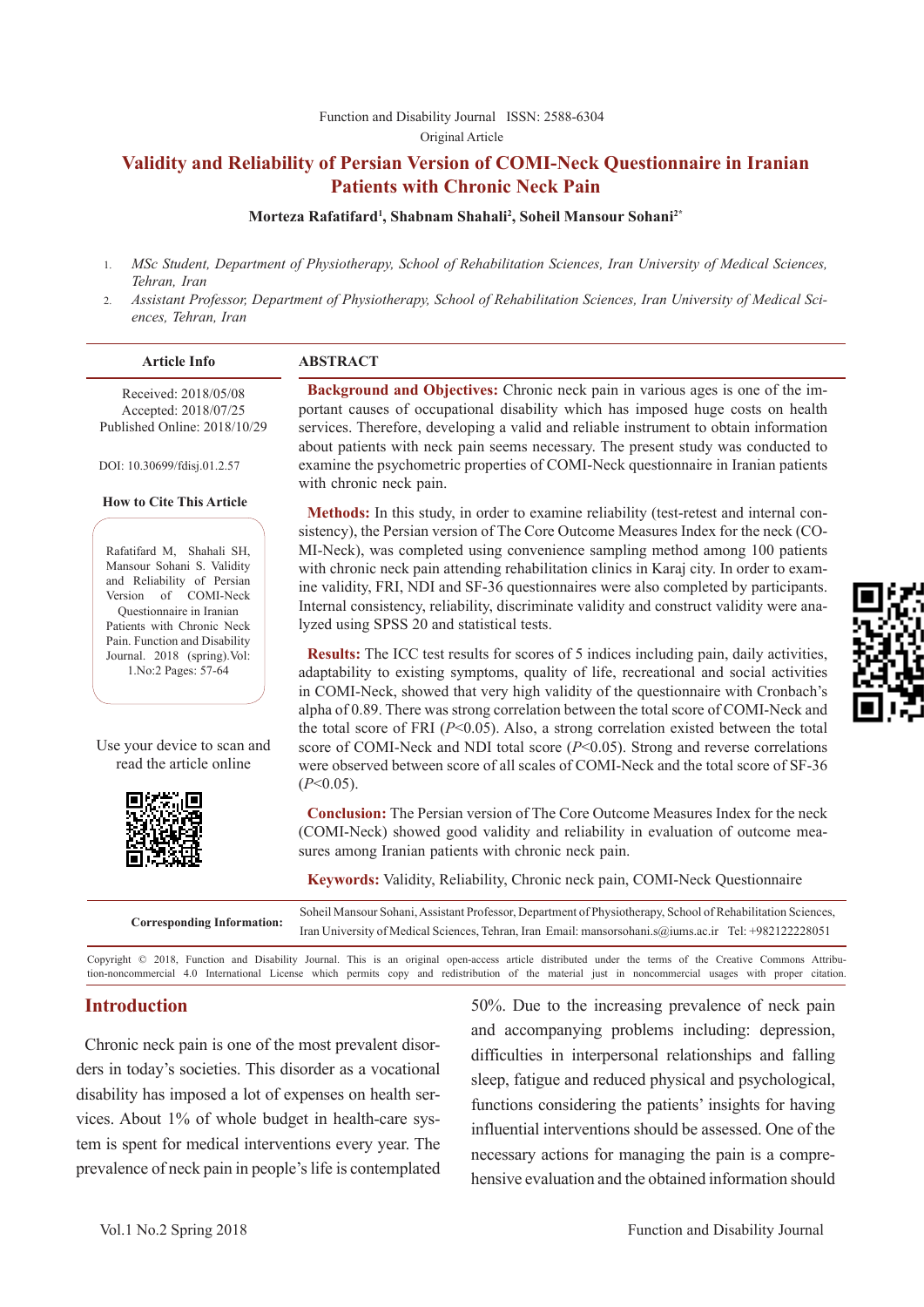be repeatable. In recent years the outcomes evaluation from objective indices and imaging has moved towards subjective and patient-oriented scales. But according to literature just a few numbers of these instruments (questionnaire) have been standardized and as a result comparing the various studies is unachievable. In 1998 Deyo et al. created a standardized evaluation instrument of outcomes named COMI for people with back pain. The COMI questionnaire has been designed for people with back pain to assess pain, function, general health, disability and satisfaction, in which clinical outcomes of lumbar disc or spinal cord stenosis are measured in 5 subscales assessing pain (2 questions), function (1 question), general health (1 question), disability (1 question), satisfaction (1 question). These specialists utilized the valid instruments from previous studies (ODI, RMQ) and public questionnaires (SF-36 and SF-12). Such dimensions of outcome are also included in AAOS and NASS which indicate agreement on these dimensions among outcomes of back pain. The COMI questionnaire for assessing the outcomes following surgical or nonsurgical treatments has been registered in European spine society. This questionnaire has been culturally adapted to different languages including: French, German, Italian, Polish, Norwegian, Hungarian, Brazilian-Portuguese, Chinese, and Persian. A zero-to-ten graphical scale is applied to evaluate the pain in patients with back pain in which zero shows the best condition and ten shows the worst condition in patients. Psychometric characteristics of this questionnaire has been separately reviewed in several studies and its validity and reliability have been examined. COMI questionnaire is brief and encompasses outstanding psychometric features for patient undergone surgical and non-surgical treatments. In 2004, the COMI questionnaire was also applied to neck pain patients in a way that shoulder pain was replaced with neck and known as COMI-NECK. This questionnaire is completed by patients less than two minutes. Ease in completion and interpretation, has introduced this questionnaire as an appropriate one. Regarding the lack of valid and reliable instruments to assess chronic neck pain, aforementioned issues, and increasing incidence of neck pain in people, the present study has been done

to culturally adapt the COMI-NECK questionnaire in patients with chronic neck pain.

# **Materials and Methods**

The present study conducted as a methodological one to assess the validity and reliability of the COMI in patients with chronic neck pain. To evaluate the construct validity of COMI questionnaire, SF-36, NDI, and FRI questionnaires were also completed by 50 patients with chronic neck pain. Then the internal consistency and stability of the questionnaire were examined. The internal validity of correlation of questions in each item from questionnaire and the whole questionnaire were calculated using Cronbach's alpha index. Cronbach's alpha values above 0.7 represent an acceptable internal consistency of the instrument. Test-retest method was used to verify consistency of the instrument over time. To gather the information, sampling started after receiving ethics code from university ethics committee (IR.IUMS.REC1395.92113402021). Participants were recruited from orthopedic centers and physical therapy clinics in Karaj city using random sampling. The number of samples was 100 participants based on similar studies in this field and also suggested criteria by Terwee and et al. The criteria for entering the study were: age over 18, neck pain for more than 3 months, Iranian nationality, and minimum education of primary school. Criteria for leaving the group included: having neck pain due to deformity, cervical spinal cord fracture, existing central or peripheral nervous disorders, having systematic diseases (tumor or articular diseases), using pain medication, and cognitive and mental disorders. First, the relevant data such as the duration of the disease, frequency of neck pain in the past year, and occupational leave days from the work. Then the second part of the questionnaire with Persian edition of FRI, NDI, and SF-36 were completed. To assess the validity of the distinction, the questionnaires were completed by 50 patients with neck pain and 50 healthy subjects in two stages in a period of 7 to 10 days. COMI-Neck questionnaire is designed based on a 10-question graphical model, the score calculation is such a way that 0 score indicates the best condition and the score of 10 indicates the worst condition in patients.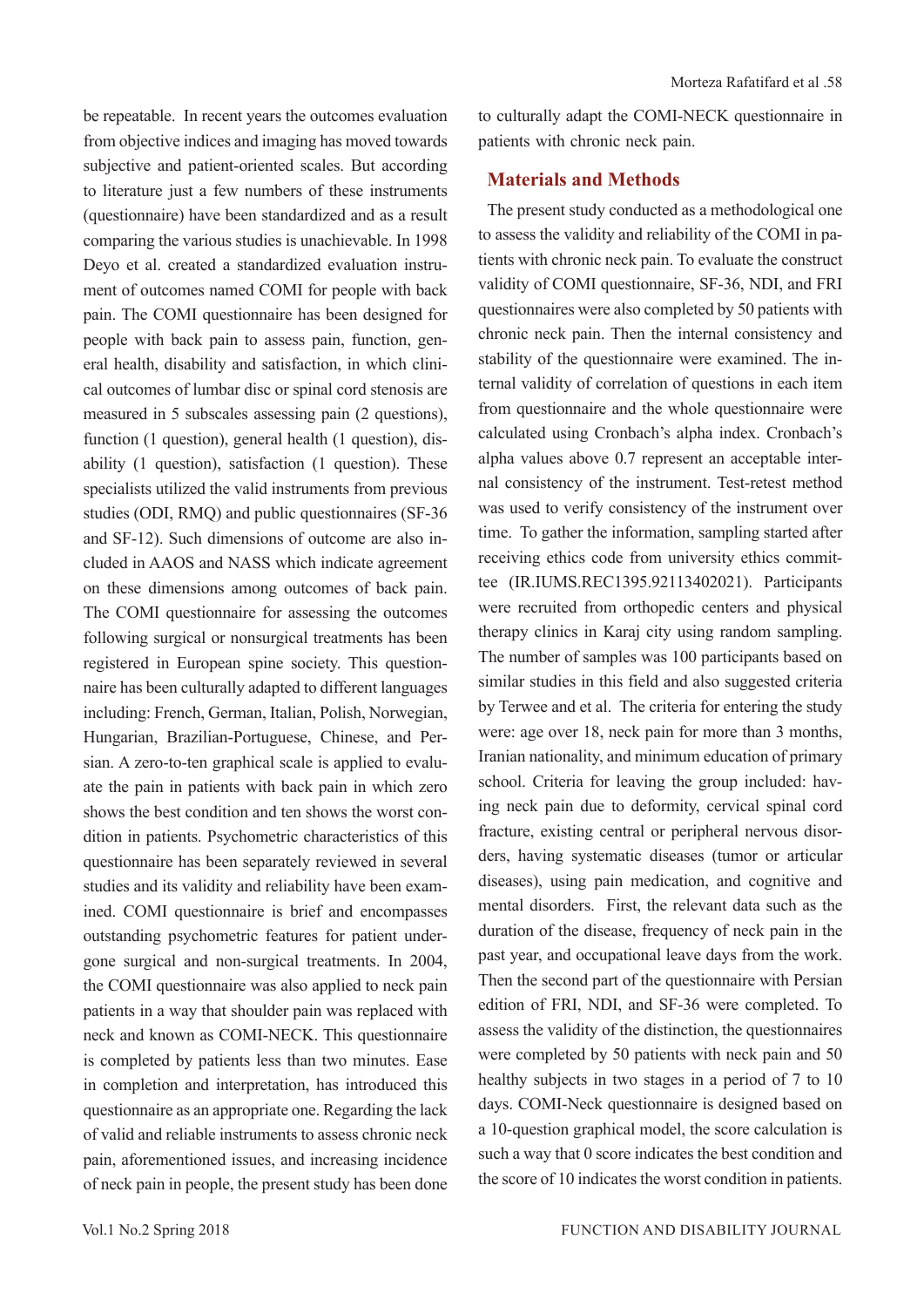FRI questionnaire has 10 questions for evaluating pain and function of patients with neck pain in which each question has 5 modes (0: No pain with enough ability to perform function, Score 4: The worst pain and disability to perform function) based on the patient's understanding of his disability For performance or severity of pain at the present time. Validity and reliability of the Persian version of the FRI standard questionnaire have been checked by Ansari et al. (2016) and approved by Cronbach's alpha of 0.88 (Genevay et al., 2012). The NDI questionnaire was used to evaluate functional disability in patients with neck pain and includes pain intensity, ability to do personal work, lifting, studying, headache, concentration, work, driving, sleep and recreational activities, which have been graded based on a six-level scale. So, by summing up the scores of questions and converting them to zero (the worst possible), it is calculated up to 100 (best possible). The validity and reliability of the Persian version of this questionnaire was examined by Mousavi et al. (2007). And is approved by the Cronbach's alpha of 0.79 (Genevay et al., 2012). The SF-36 questionnaire is a standard measurement tool for health outcomes and has 36 questions in 8 scales incorporating: physical activity scale, functional limitations due to physical problems, physical pain, general health, vitality, social function, functional limitations due to psychological problems, and mental health. Validity and reliability of the Persian version of this questionnaire was reviewed by Montazeri et al. (2005). And confirmed by Cronbach's alpha of 0.70 (White et al. 2004). In this study, statistical analysis of the data was done by SPSS software version 21 for Cronbach's alpha estimation and determination of tool stability and repeatability evaluation at test times using Spearman correlation coefficient, absolute ICC and Mann-Whitney test.

## **Results**

In the present study, out of 100 patients, 51% were women and 49% were male. The mean duration of neck pain in patients was 13.03±10.4 months. Other demographic characteristics of the samples studied are shown in Table 1. The mean total score of COMI-Neck in the patients with chronic neck pain was 4.69±2.10 (at least 0.7, at most 9.5) and in healthy subjects 0.62±0.66 (at least 0, maximum 2.5). Thus the mean of total score in the group of patients with chronic neck pain was significantly higher than the healthy group. The Cronbach's alpha coefficient in the pain index (0.91), the index of daily tasks (0.92), the index of compatibility with the current symptoms (0.91), quality of life index (0.87), recreation and social activity (0.96). In the ICC test-retest, from 0.77 to 0.93 for each index of the COMI-Neck questionnaire, the total score for the questionnaire was 0.97. The results of ICC's correlation coefficient for each of the five pain indices are above 0.89, which indicates a high degree of validity for the quality of life indicator. Therefore, COMI-Neck questionnaire indices have a correlation with the evaluation of chronic neck pain patients (*P*<0.05) (Table 2).

Based on the other result of this study, there was a high correlation between the total score of COMI-Neck questionnaire and FRI total score (r=0.775 and *P*<0.001) (Table 3). Also, there was a high correlation between the total score of COMI-Neck questionnaire with total score of NDI  $(r=0.833$  and  $P<0.001$ ) (Table 4). The results of Spearman correlation coefficient test showed a significant and inverse correlation between the accomplishments of tasks index in The COMI-Neck questionnaire and the mean score of SF-36 (*P*>0.05). By increasing the COMI-Neck index score, the total score of SF 36 was sharply reduced (Table 5).

The results of the Spearman correlation coefficient test showed a significant and inverse correlation between the indexes of compatibility index with the current symptoms in the COMI-Neck questionnaire with all the indices of the SF-36 questionnaire (*P*>0.05). The results of Spearman correlation coefficient test showed a significant and inverse correlation between the quality of life score in the COMI-Neck questionnaire and all the indices of the SF-36 questionnaire  $(P<0.05)$ . The results of Spearman correlation coefficient test showed a significant and inverse correlation between the index of recreation and social activities in the COMI-Neck questionnaire with all the indices of the SF-36 questionnaire (*P*<0.05).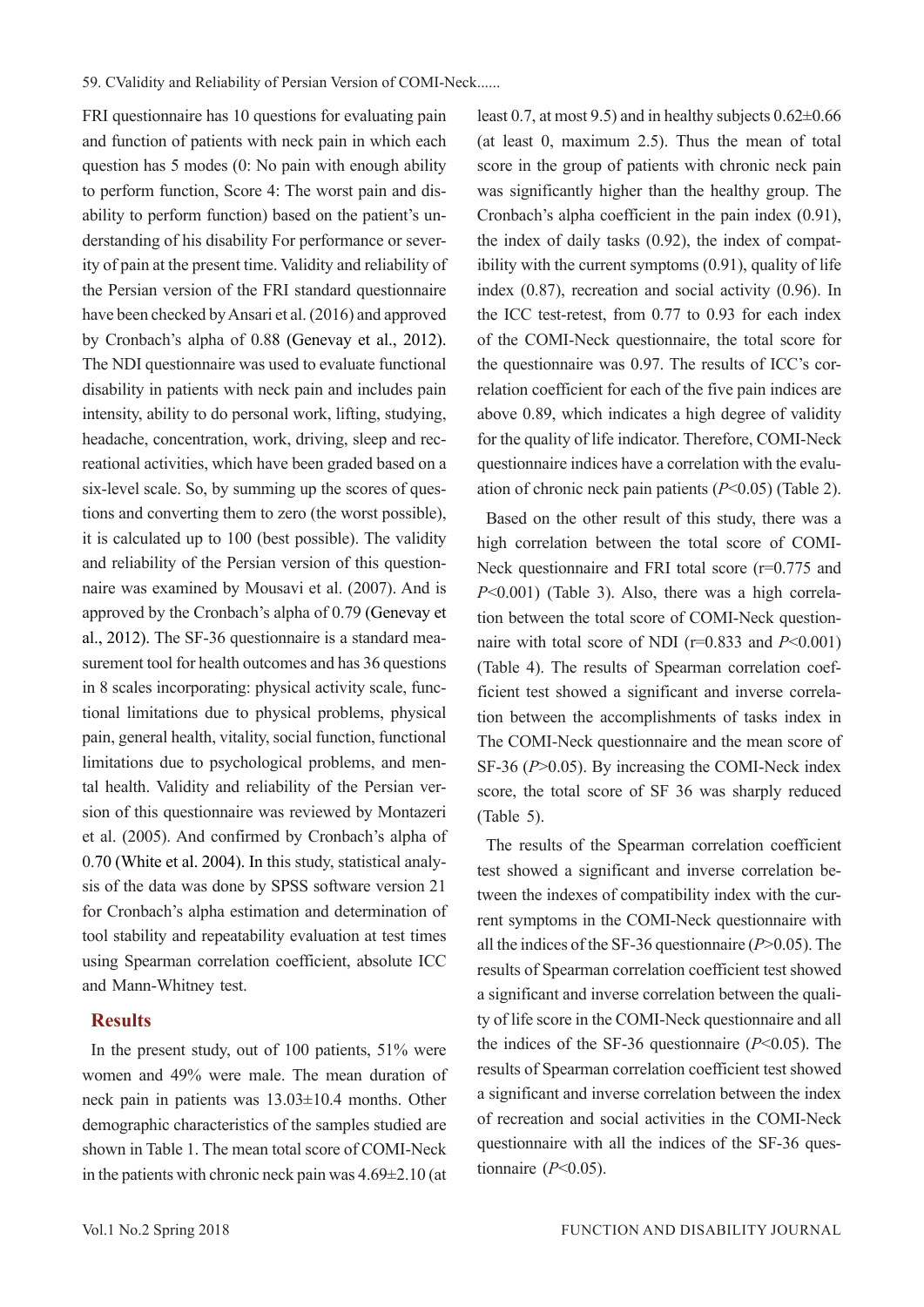*Table 1: descriptive information of patients with neck pain*

| (percent)frequency | Demographic data  |                                       |  |  |  |
|--------------------|-------------------|---------------------------------------|--|--|--|
| 51(51)             | female            | Gender                                |  |  |  |
| (49)49             | male              |                                       |  |  |  |
| (42)42             | clerk             |                                       |  |  |  |
| (26)26             | House keeper      | job                                   |  |  |  |
| (24)24             | Self-employment   |                                       |  |  |  |
| (8)8               | College student   |                                       |  |  |  |
| (5)5               | elementary        |                                       |  |  |  |
| (27)27             | diploma           |                                       |  |  |  |
| (14)14             | associate         | education                             |  |  |  |
| (42)42             | bachelor          |                                       |  |  |  |
| (12)12             | master            |                                       |  |  |  |
| (73)73             | Less than a year  |                                       |  |  |  |
| (18)18             | Between 1-2 years |                                       |  |  |  |
| (9)9               | More than 2 years |                                       |  |  |  |
| (41)41             | No day            |                                       |  |  |  |
| (40)40             | Less than 10 days |                                       |  |  |  |
| (10)10             | between 10-20days | The period of occupational leave days |  |  |  |
| (9)9               | More than 20 days |                                       |  |  |  |

*Table 2: Correlation between COMI-Neck Questionnaire Indices in Patient Test and Re-test*

| <b>Recreation and</b><br>social activities | <b>Quality of life</b> | <b>Compatibility</b><br>with current<br>symptoms | Daily<br>occupations<br>performance | Pain  | Index<br><b>Indices</b>     |
|--------------------------------------------|------------------------|--------------------------------------------------|-------------------------------------|-------|-----------------------------|
| 0.969                                      | 0.872                  | 0.917                                            | 0.92                                | 0.914 | Cronbach's alpha            |
| 0.939                                      | 0.772                  | 0.847                                            | 0.852                               | 0.842 | ICC correlation coefficient |

| Table 3: Correlation between the total score of COMI-Neck and FRI questionnaires |  |  |
|----------------------------------------------------------------------------------|--|--|
|----------------------------------------------------------------------------------|--|--|

| <b>Total score</b><br><b>FRI</b> | <b>Total score</b><br><b>COMI-Neck</b> | <b>Index</b>                     | <b>Indices</b>            |
|----------------------------------|----------------------------------------|----------------------------------|---------------------------|
| 0.775                            |                                        | Spearman correlation coefficient |                           |
| $P<0.000*$                       | --                                     | Test result                      | Total score<br>COMI-Neck  |
| 100                              | 100                                    | Sample size                      |                           |
| 1                                | 0.775                                  | Spearman correlation coefficient | Total score<br><b>FRI</b> |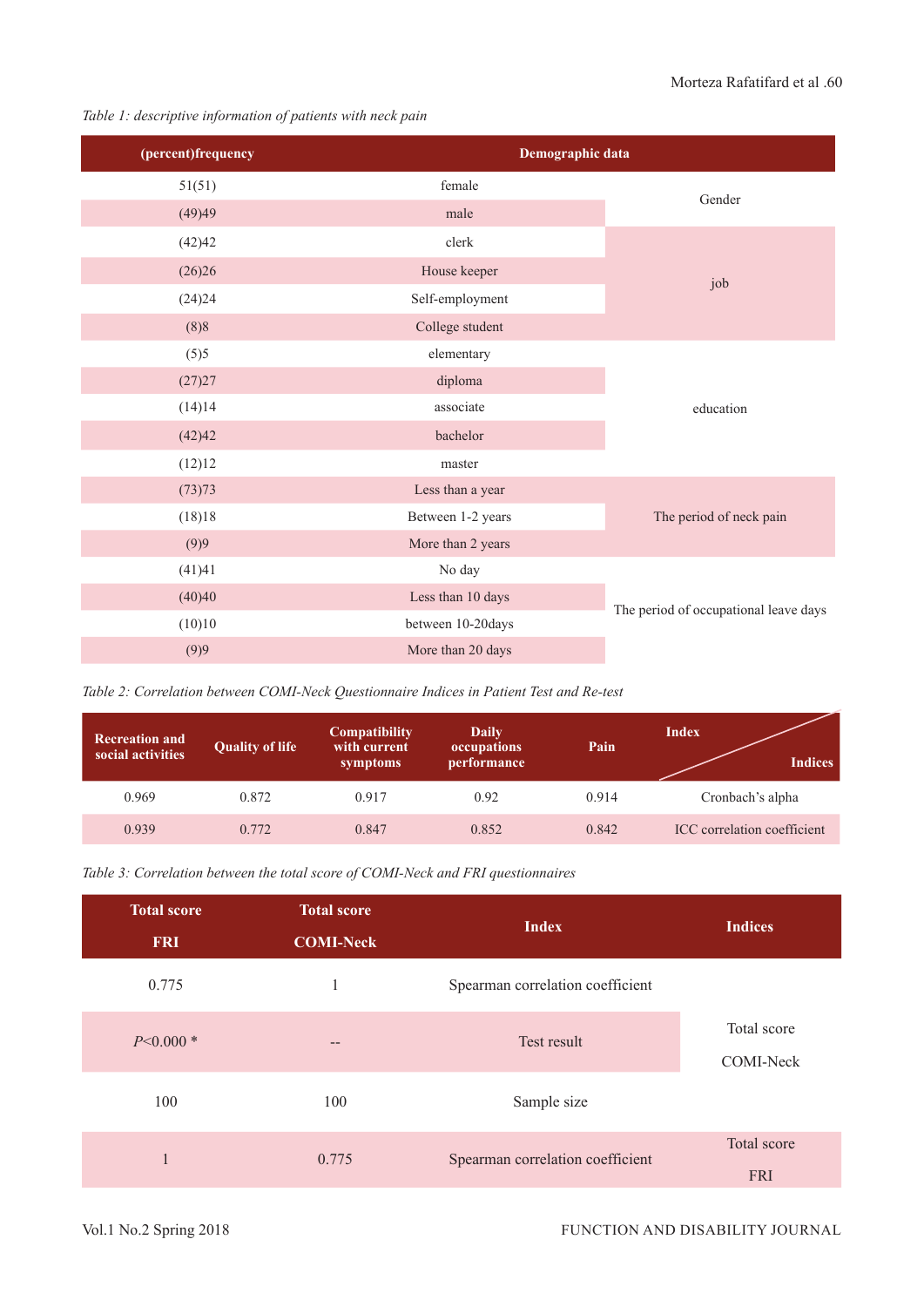#### 61. CValidity and Reliability of Persian Version of COMI-Neck......

| Table 4: Correlation between total score of COMI-Neck and NDI questionnaires |  |  |
|------------------------------------------------------------------------------|--|--|
|------------------------------------------------------------------------------|--|--|

| <b>Total score</b> | <b>Total score</b>        |                                  | <b>Indices</b> |  |
|--------------------|---------------------------|----------------------------------|----------------|--|
| <b>NDI</b>         | <b>COMI-Neck</b>          |                                  |                |  |
| 0.833              |                           | Spearman correlation coefficient | Total score    |  |
| $P<0.000*$         | $\qquad \qquad -$         | Test result                      | COMI-Neck      |  |
| 100                | 100                       | Sample size                      |                |  |
|                    | 0.833                     | Spearman correlation coefficient | Total score    |  |
| $\qquad \qquad -$  | $P<0.000*$<br>Test result |                                  |                |  |
| 100                | 100                       | Sample size                      | <b>NDI</b>     |  |

*Table 5: Correlation between total score of COMI-Neck questionnaire and SF-36 questionnaire*

| General<br>health | pain     | Social<br>function | Be good  | energy<br>fatigue | limitation<br>emotional | limitationphysical | Function<br>physical | Index                                  | Indices                         |
|-------------------|----------|--------------------|----------|-------------------|-------------------------|--------------------|----------------------|----------------------------------------|---------------------------------|
| $-0.41$           | $-0.331$ | $-0.368$           | $-0.201$ | $-0.227$          | $-0.198$                | $-0.394$           | $-0.366$             | Spearman<br>correlation<br>coefficient |                                 |
| $0.000*$          | $0.001*$ | $0.000*$           | $0.045*$ | $0.023*$          | $0.049*$                | $0.000*$           | $0.000*$             | Test result                            | Total score<br><b>COMI-Neck</b> |
| 100               | 100      | 100                | 100      | 100               | 100                     | 100                | 100                  | Sample size                            |                                 |

## **Discussion**

The present study was conducted to determine the psychometric properties of COMI-Neck questionnaire and its reliability and validity in patients with chronic neck pain. The results of the ICC test for each of the five pain indices, with a Cronbach's alpha of over 0.89, were very high. Also, there was a significant correlation between the total score of COMI-Neck questionnaire with the total score of FRI and NDI ( $P<0.05$ ). Based on other results of this study, there was a significant correlation between the score of all indices of COMI-Neck questionnaire with total score of SF 36 (*P*<0.05). As the score for COMI-Neck questionnaire indices increased, the total SF 36 score fell sharply.

Therefore, according to the results obtained in this study, the COMI-Neck questionnaire has an appropriate validity and reliability. Therefore, the Persian version of the COMI standard tool can be considered as a tool for assessing the clinical consequences of chronic neck pain in Iranian society. The results of the Fankhauser study that examined the validity and responsiveness of the German version of the COMI using NAAS-Cervical and EQ-5D questionnaires on 134 patients with chronic neck pain, showed an alpha coefficient Cronbach was 96% of the COMI questionnaire. Moreover, on the other hand, there was a high correlation between the mean score of the COMI questionnaire with each NAAS-Cervical questionnaire (r=0.06, *P*<0.05), and a high correlation with the mean scores of EQ- 5D ( $r=0.73$ ,  $P<0.05$ ) suggests that the COMI-Neck is a proper instrument to assess the core outcomes in patients with neck pain (Frankhauser et al., 2012).

Also, the results of the study by Monti cone et al. (2014), which examined the validity and reliability of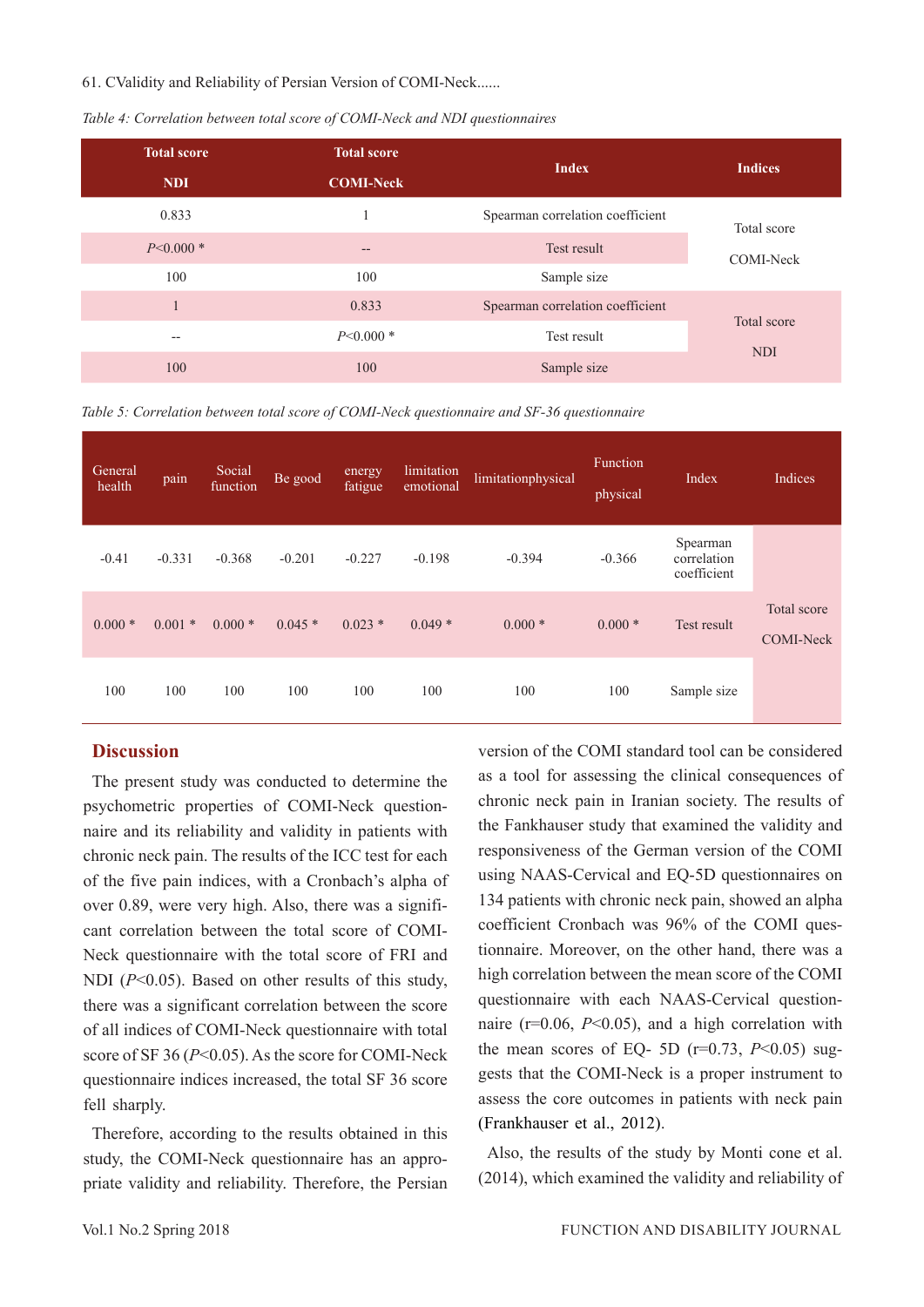the Italian version of the questionnaire for measuring the core outcomes of chronic neck pain, showed that Cronbach's alpha was 78%, daily work was 0.81. The index of compatibility with the current symptoms was 0.84, the quality of life index was 0.78, the recreation and social activity was 0.88. The Cronbach's alpha coefficient in the general questionnaire was 0.87, and in the ICC test was 0.89, which indicate the acceptable reliability of the Italian version of the questionnaire (Monticone et al., 2014).

The study of Damascene et al. (2012), which examined the cultural adaptation and reliability of the Brazilian-Portuguese version of the COMI questionnaire, showed the Cronbach's alpha coefficient was 96-100 for each of the five indices of the COMI questionnaire. The results of the ICC test showed that the Cronbach's alpha was 0.91-0.96 for each of the five indices of the questionnaire. The results indicate the good validity and reliability of the Brazilian version of the COMI questionnaire.

The results of the Genevay study and its colleagues in 2012 aimed at evaluating the validity and reliability of the French version of core outcome evaluation in patients with low-back pain showed that the Cronbach's alpha was 0.79% of in the COMI-back questionnaire. According to the obtained Cronbach's alpha from the results of the ICC test, based on the Cronbach's alpha coefficient (0.71-0.91), in the questionnaire indices show the good validity and reliability of this questionnaire in patients with back pain.

In one study conducted by White et al. (2004), with the aim of validating the COMI-Back Questionnaire in patients with neck pain, revealed that the COMI-

## **References**

Aker, P. D., Gross, A. R., Goldsmith, C. H., & Peloso, P. (1996). Conservative Management of Mchanical Neck Pain: Systematic Overview and Meta-Analysis. Bmj, 313(7068), 1291-1296.

Ansari, N. N., Naghdi, S., Eskandari, Z., Salsabili, N., Kordi, R., & Hasson, S. (2016). Reliability and validity of the Persian adaptation of the Core Outcome Measure Index in patients with chronic low back pain. Journal of back is a standard tool for assessing the core outcomes in these patients. The Cronbach's alpha coefficient was significant which showed an acceptable reliability of this questionnaire (Ansari et al., 2016). With regard to these findings which confirm the validity and reliability of the COMI questionnaire as a good tool for measuring the core outcomes of patients with chronic diseases.

This tool providing that is valid can provide critical information for therapists regarding patient treatment. Considering that the provision of standard tools for health related issues, in addition to allowing comparisons of health status among countries, provides valid measures for monitoring the health status at the population level, estimating the burden of the disease, studying outcomes in clinical practice as well as evaluation of therapeutic effects (Taft C, Karlsson J, Sallivan M, 2004; Razavi D, Gandek B. 1998; Manocchia et al., 1996).

### **Conclusion**

Persian version of COMI-Neck showed acceptable psychometric properties based on consistency, internal consistency, test-retest reliability, and construct validity in patients with neck pain. Therefore, it can be used as a suitable assessment tool for patients with chronic neck pain.

### **Acknowledgements**

 The authors thank all those who helped them writing this paper.

### **Conflict of interest statement**

Authors declared no conflict of interest.

#### Orthopaedic Science, 21(6), 723-726.

Bombardier, C. (2000). Outcome Assessments in the Evaluation of Treatment of Spinal Disorders: Summary and General Recommendations. Spine, 25(24), 3100- 3103.

Borghouts, J. A., Koes, B. W., Vondeling, H., & Bouter, L. M. (1999). Cost-of-illness of Neck Pain in The Netherlands in 1996. Pain, 80(3), 629-636.

Damasceno, L. H. F., Rocha, P. A. G., Barbosa, E. S.,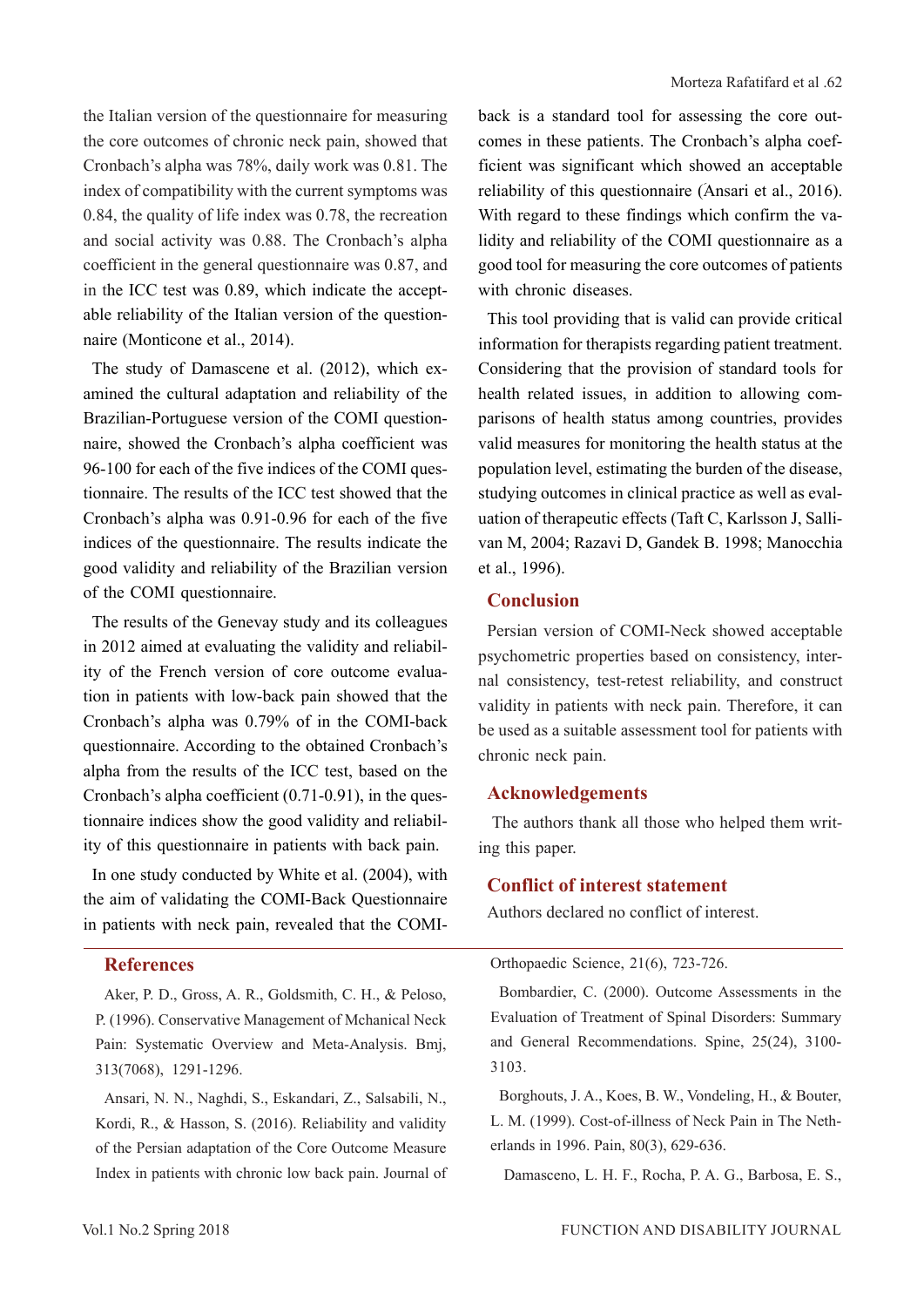#### 63. CValidity and Reliability of Persian Version of COMI-Neck......

Barros, C. A. M., Canto, F. T., Defino, H. L. A., & Mannion, A. F. (2012). Cross-cultural Adaptation and Assessment of the Reliability and Validity of the Core Outcome Measures Index (COMI) for the Brazilian-Portuguese Lnguage. European Spine Journal, 21(7), 1273-1282.

Deyo, R. A., Battie, M., Beurskens, A. J. H. M., Bombardier, C., Croft, P., Koes, B., ... & Waddell, G. (1998). Outcome Measures for Low Back Pain Research: a Proposal for Standardized Use. Spine, 23(18), 2003-2013.

Fankhauser, C. D., Mutter, U., Aghayev, E., & Mannion, A. F. (2012). Validity and Responsiveness of the Core Outcome Measures Index (COMI) for the Neck. European Spine Journal, 21(1), 101-114.

Genevay, S., Cedraschi, C., Marty, M., Rozenberg, S., De Goumoëns, P., Faundez, A., ... & Mannion, A. F. (2012). Reliability and Validity of the Cross-Culturally Adapted French Version of the Core Outcome Measures Index (COMI) in Patients with Low Back Pain. European Spine Journal, 21(1), 130-137.

Mannion, A. F., Boneschi, M., Teli, M., Luca, A., Zaina, F., Negrini, S., & Schulz, P. J. (2012). Reliability and Validity of the Cross-Culturally Adapted Italian Version of the Core Outcome Measures Index. European Spine Journal, 21(6), 737-749.

Mannion, A. F., Elfering, A., Staerkle, R., Junge, A., Grob, D., Semmer, N. K., ... & Boos, N. (2005). Outcome Assessment in Low Back Pain: How Low Can You Go?. European Spine Journal, 14(10), 1014-1026.

Manocchia M, Bayliss MS, Connor J, Keller SD, Shiely JC, Tasai C, et al. SF-36 Health Survey Annotated Bibliography: Second Edition (1988-1996). Boston, MA: The Health Assessment Lab, New England Medical Center

Mohammadi, H. R., Azimi, P., Zali, A., & Montazeri, A. (2015). An outcome Measure of Functionality and Pain in Patients with Low Back Disorder: A validation Study of the Iranian Version of Core Outcome Measures Index. Asian Journal of Neurosurgery, 10(1), 46.

Monticone, M., Ferrante, S., Maggioni, S., Grenat, G.,

Checchia, G. A., Testa, M., ... & Mannion, A. F. (2014). Reliability, validity and responsiveness of the crossculturally adapted Italian version of the core outcome measures index (COMI) for the neck. European Spine Journal, 23(4), 863-872.

Mousavi, S. J., Parnianpour, M., Montazeri, A., Mehdian, H., Karimi, A., Abedi, M., ... & Hadian, M. R. (2007). Translation and Validation Study of the Iranian Versions of the Neck Disability Index and the Neck Pain and Disability Scale. Spine, 32(26), E825-E831.

Qiao, J., Zhu, F., Zhu, Z., Xu, L., Wang, B., Yu, Y., ... & Qiu, Y. (2013). Validation of the Simplified Chinese Version of the Core Outcome Measures Index (COMI). European Spine Journal, 22(12), 2821-2826.

Razavi, D., & Gandek, B. (1998). Testing Dutch and French translations of the SF-36 Health Survey among Belgian angina patients. Journal of clinical epidemiology, 51(11), 975-981.

Schellingerhout JM, Virage AP, Heymans MW, Kores BW, Henrico C, Tarweed, CB, Measurement properties of disease-specific questionnaires in patients with neck pain: a systematic review, Quality Life Res .2012; 21(4): 659-70.

Taft, C., Karlsson, J., & Sullivan, M. (2004). Performance of the Swedish SF-36 version 2.0. Quality of Life Research, 13(1), 251-256.

Terwee, C. B., Bot, S. D., de Boer, M. R., van der Windt, D. A., Knol, D. L., Dekker, J., ... & de Vet, H. C. (2007). Quality Criteria Were Proposed for Measurement Properties of Health Status Questionnaires. Journal of Clinical Epidemiology, 60(1), 34-42.

White, P., Lewith, G., & Prescott, P. (2004). The core outcomes for neck pain: validation of a new outcome measure. Spine, 29(17), 1923-1930.

Zweig, T., Mannion, A. F., Grob, D., Melloh, M., Munting, E., Tuschel, A., ... & Röder, C. (2009). How to Tango: A Manual for Implementing Spine Tango. European Spine Journal, 18(3), 312-320.